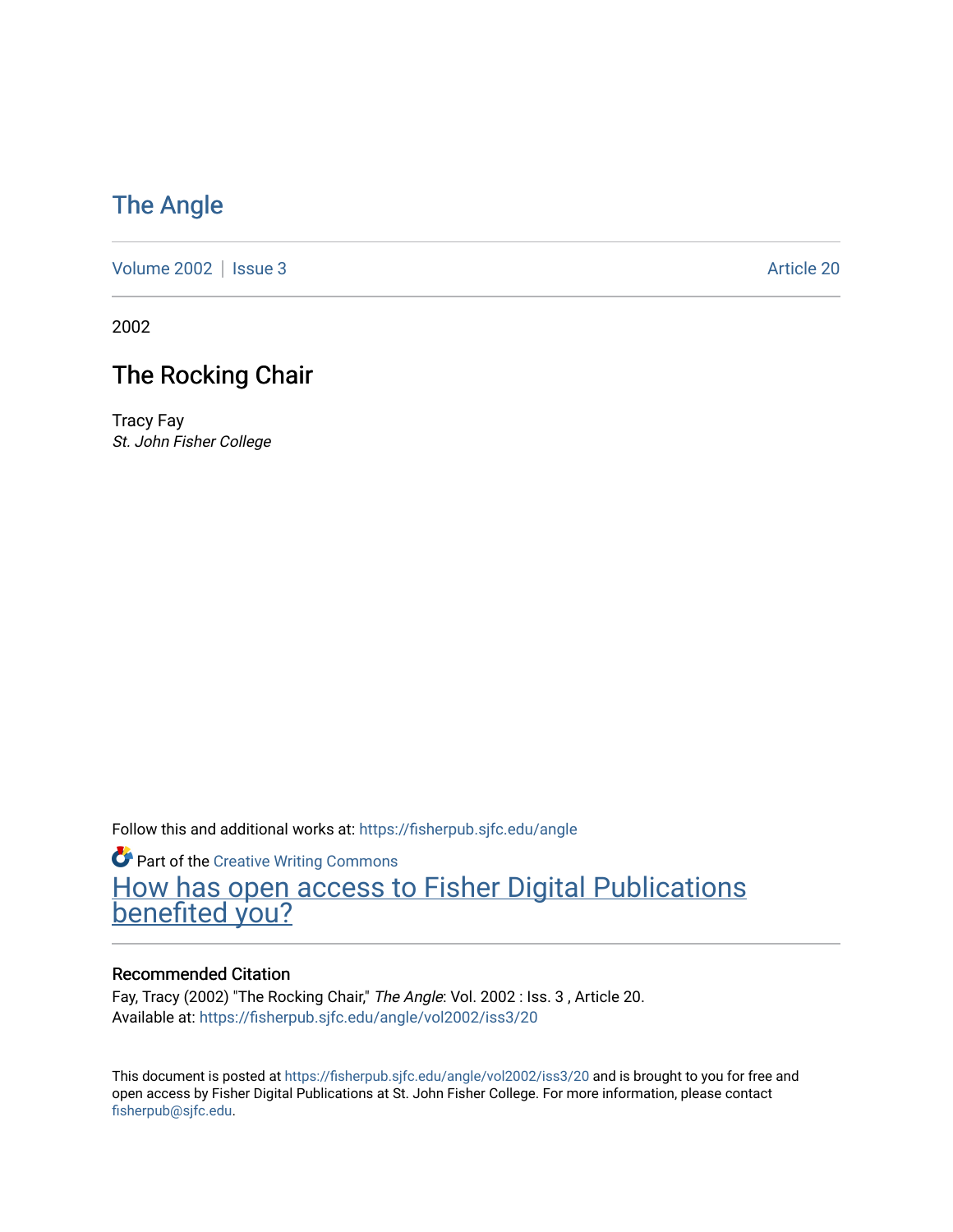## The Rocking Chair

#### Cover Page Footnote

Appeared in the issue: Volume 2, Issue 3, 2002.